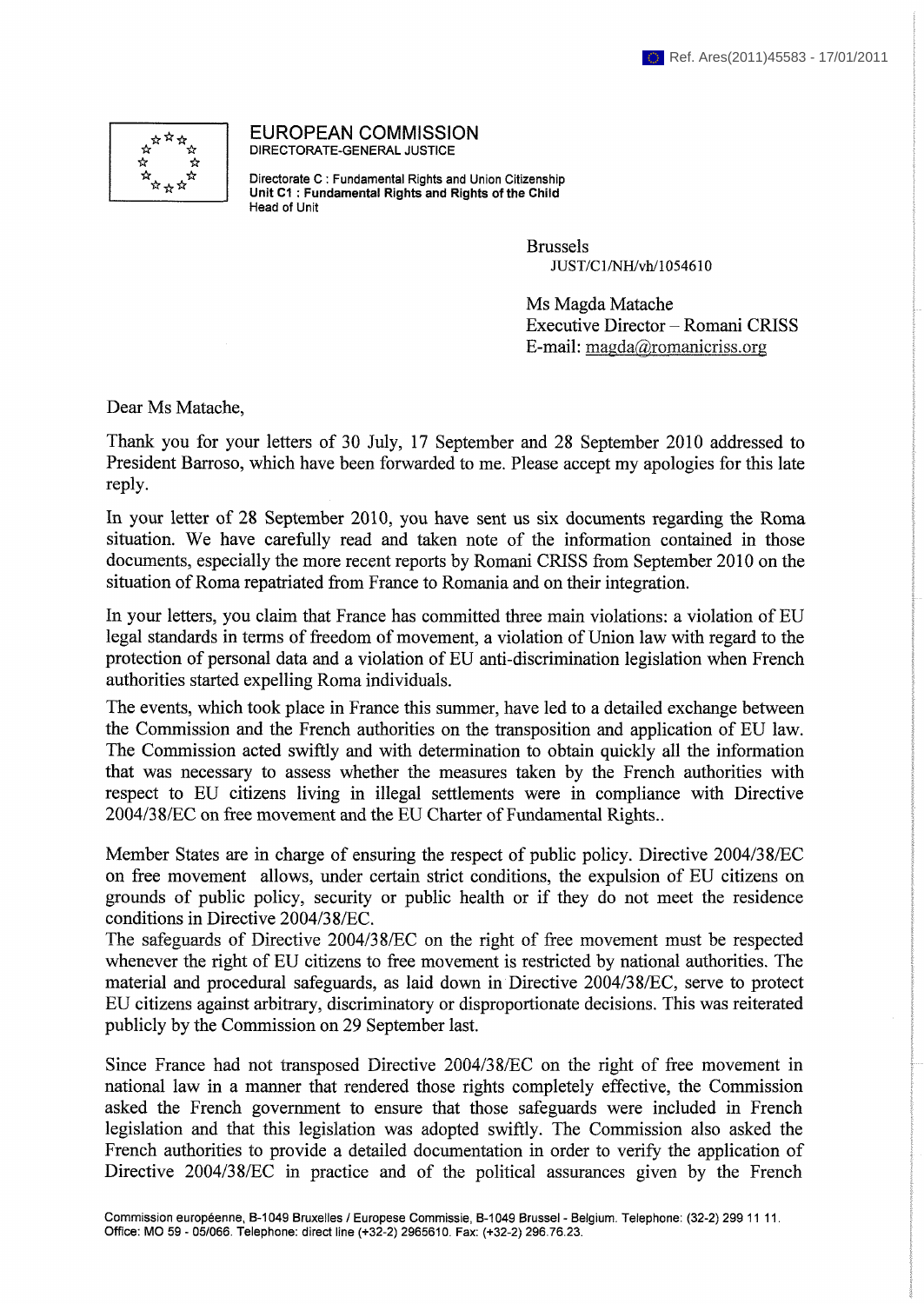authorities on 22 September 2010. The Commission asked France to reply to its requests by 15 October last.

On 15 October, France provided detailed documentation demonstrating their willingness to transpose Directive 2004/3 8/EC correctly. The documentation submitted included draft legislative measures and a precise calendar for putting the safeguards required under Directive 2004/3 8/EC into French legislation.

France also provided samples of decisions taken by the national authorities in the relevant period of time as well as statistical material related thereto.

The Commission services have analysed this material, including the documentation sent by various Non-Governmental Organisations.

With regard to the expulsion measures, notably those taken on the basis of insufficient resources, the analysis showed that an individual examination of the personal circumstances had not been carried out systematically in all cases. Furthermore, it seemed that expulsion measures taken on grounds of public policy did not systematically include an individual assessment of the seriousness of the threat constituted by the persons concerned in accordance with the provisions of Directive 2004/38/EC.

A rigorous and complete transposition of the material and procedural safeguards in Directive 2004/3 8/EC by France should bring an end to the practice identified. It therefore appears essential that this transposition intervenes by spring 2011.

On 26 November last, the Commission informed France that, in the meantime, the adoption of appropriate administrative measures to ensure that the provisions of the Directive are systematically followed by the competent authorities in practice would be desirable.

In their reply of 7 December last, the French authorities have reaffirmed their commitment regarding the transposition of Directive 2004/3 8/EC. They took note of other points raised by the Commission and confirmed the intention to ensure compliance with the principles laid down by the Directive, including the examination of individual situations.

Secondly, regarding the possible violation of EU Data Protection law by France with regard to collection of fingerprints by French authorities in the OSCAR database, the Commission has asked the French data protection authority (CNIL) to inform it about the lawfulness of this database according to French data protection law. The CNIL has informed DG JUSTICE that it has given a positive opinion, considering that it is in line with the French law.

Regarding the other undeclared systems and files that were recently found at the OCLDI (l'office central de lutte contre la délinquance itinérante), the Commission requested information from the CNIL and French Authorities. The CNIL conducted an inspection and released a preliminary report<sup>1</sup> which concluded that those files and systems had not been properly declared, thereby violating French law. In a parliamentary hearing on 13 October 2010, the French gendarmerie undertook to regularise the files. The Commission has not been informed of any further developments since then.

Thirdly, I would like to stress that the Commission has, on several occasions expressed its strong commitment to fight against racism and xenophobia. As President Barroso pointed out when addressing the European Parliament in early September this year, "everyone in Europe

<sup>1</sup> http://www.cnil.fr/la-cnil/actu-cnil/article/article/conclusions-du-rapport-preliminaire-des-controles-effectuesaupres-de-la-gendarmerie-nationale/